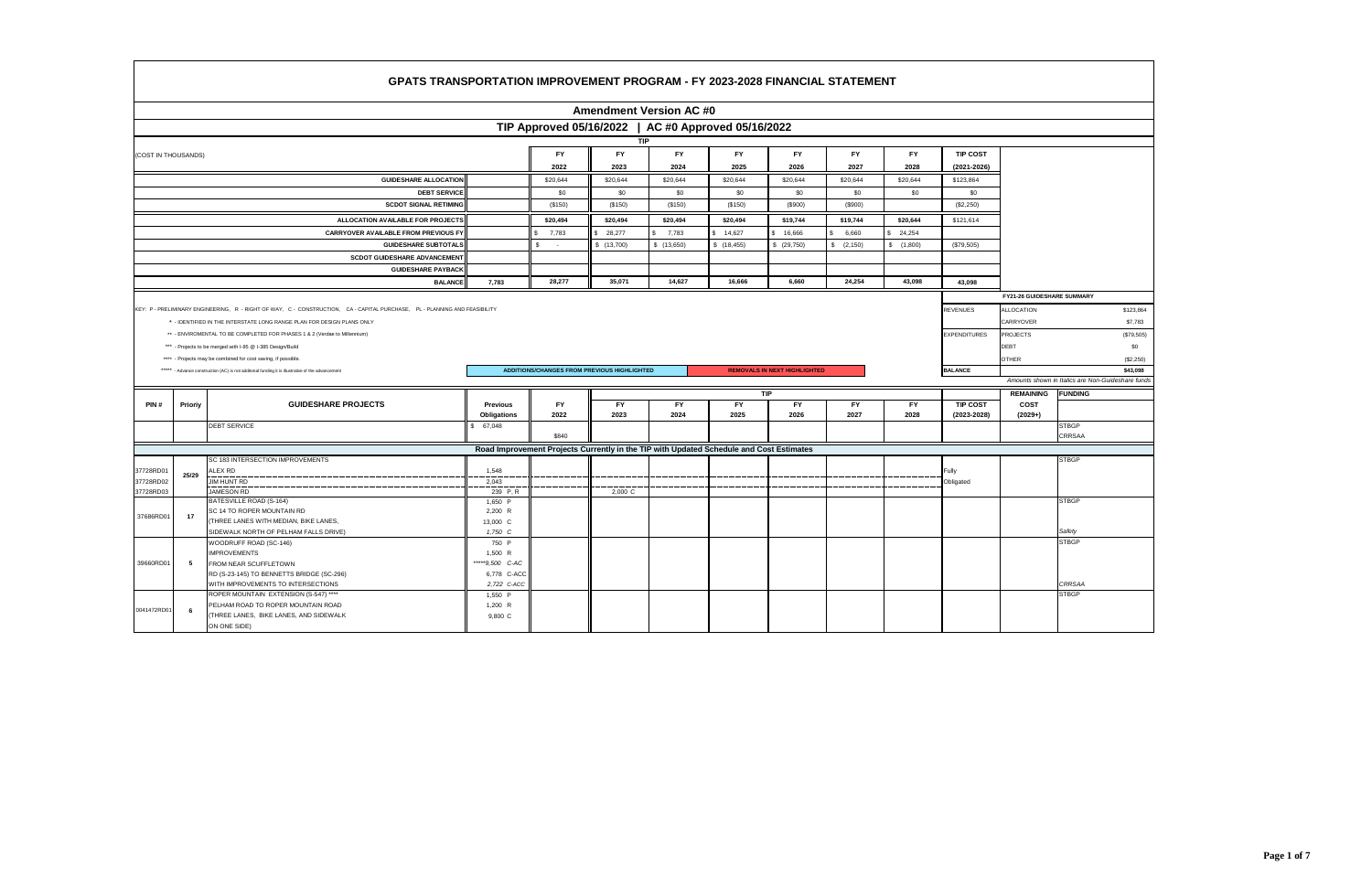| <b>GUIDESHARE PROJECTS CONTINUED</b> |                |                                                                                 |                                                                                               |           |                                                                                     |             |             |              |           |           |                 |                  |                    |
|--------------------------------------|----------------|---------------------------------------------------------------------------------|-----------------------------------------------------------------------------------------------|-----------|-------------------------------------------------------------------------------------|-------------|-------------|--------------|-----------|-----------|-----------------|------------------|--------------------|
|                                      |                |                                                                                 |                                                                                               |           |                                                                                     |             | <b>TIP</b>  |              |           |           |                 | <b>REMAINING</b> | <b>FUNDING</b>     |
| PIN#                                 | Prioriy        | <b>GUIDESHARE PROJECTS</b>                                                      | Previous                                                                                      | <b>FY</b> | <b>FY</b>                                                                           | <b>FY</b>   | <b>FY</b>   | <b>FY</b>    | <b>FY</b> | <b>FY</b> | <b>TIP COST</b> | COST             |                    |
|                                      |                |                                                                                 | Obligations                                                                                   | 2022      | 2023                                                                                | 2024        | 2025        | 2026         | 2027      | 2028      | $(2023 - 2028)$ | $(2029+)$        |                    |
|                                      |                |                                                                                 | Road Improvement Projects Currently in the TIP with Updated Schedule and Cost Estimates Cont. |           |                                                                                     |             |             |              |           |           |                 |                  |                    |
|                                      |                | ROPER MOUNTAIN ROAD (S-548) ****                                                | 1,150 P                                                                                       |           |                                                                                     |             |             |              |           |           |                 |                  | <b>STBGP</b>       |
| 0041471RD01                          | $\overline{7}$ | ROPER MOUNTAIN EXT TO GARLINGTON ROAD<br>(THREE LANES, BIKE LANES, AND SIDEWALK | 1,500 R                                                                                       |           |                                                                                     |             |             |              |           |           |                 |                  |                    |
|                                      |                | ON ONE SIDE)                                                                    | 7,750 C<br>1,000 C                                                                            |           |                                                                                     |             |             |              |           |           |                 |                  | Safety             |
|                                      |                | BUTLER ROAD (S-107)                                                             | 1,500 P                                                                                       |           |                                                                                     |             |             |              |           |           | \$15,500        |                  | <b>STBGP</b>       |
|                                      |                | BRIDGES RD TO US 276                                                            |                                                                                               |           | 1,000 R                                                                             |             | 4,500 C     |              |           |           |                 |                  |                    |
| P030553                              | 8              | (FOUR LANES, DIVIDED, BIKE LANES AND                                            |                                                                                               |           |                                                                                     |             | 10,000 C-AC | 10,000 C-ACC |           |           |                 |                  |                    |
|                                      |                | SIDEWALKS)                                                                      |                                                                                               |           |                                                                                     |             |             |              |           |           |                 |                  |                    |
|                                      |                | BATESVILLE ROAD (S-164) PHASE II                                                | 1,200 P                                                                                       |           |                                                                                     |             |             |              |           |           | \$12,900        |                  | <b>STBGP</b>       |
| P030554                              | 11             | PELHAM ROAD TO THE PARKWAY                                                      |                                                                                               |           |                                                                                     | 1,900 R     | 2,500 C     | 8,500 C-ACC  |           |           |                 | ON HOLD          |                    |
|                                      |                | (THREE LANES, WIDE OUTSIDE LANES, AND                                           |                                                                                               |           |                                                                                     |             | 8,500 C-AC  |              |           |           |                 |                  |                    |
|                                      |                | SIDEWALKS)                                                                      |                                                                                               |           |                                                                                     |             |             |              |           |           |                 |                  |                    |
|                                      |                | WOODRUFF ROAD PARALLEL<br>WOODRUFF ROAD TO MILLER RD                            | 4,900 P                                                                                       |           |                                                                                     |             |             |              |           |           | \$37,100        |                  | <b>STBGP</b>       |
| P028743                              |                | (FOUR LANE DIVIDED, PLANTED MEDIAN, AND                                         |                                                                                               |           | 8,750 R                                                                             | 9,450 R-ACC | 9,450 R-ACC | 9,450 R-ACC  |           |           |                 | 76,000           |                    |
|                                      |                | MULTI-USE PATH)                                                                 |                                                                                               |           | *****28,350 R-AC                                                                    |             |             |              |           |           |                 |                  |                    |
|                                      |                | <b>GARLINGTON ROAD</b>                                                          |                                                                                               |           | 300 PL                                                                              |             |             |              |           |           | \$300           |                  | <b>STBGP</b>       |
|                                      |                | FROM SC-146                                                                     |                                                                                               |           |                                                                                     |             |             |              |           |           |                 |                  |                    |
| P039274                              |                | TO PELHAM ROAD                                                                  |                                                                                               |           |                                                                                     |             |             |              |           |           |                 |                  |                    |
|                                      |                |                                                                                 |                                                                                               |           |                                                                                     | TBD         | <b>TBD</b>  |              |           |           |                 |                  |                    |
|                                      |                | US-29/MILLS AVENUE                                                              |                                                                                               |           | 500 PL                                                                              |             |             |              |           |           | \$500           |                  | <b>STBGP</b>       |
| P039275                              |                | FROM AUGUSTA STREET                                                             |                                                                                               |           |                                                                                     |             |             |              |           |           |                 |                  |                    |
|                                      |                | TO STEVENS STREET                                                               |                                                                                               |           |                                                                                     |             |             |              |           |           |                 |                  |                    |
|                                      |                | (SCOPE TBD)                                                                     |                                                                                               |           |                                                                                     | TBD         | <b>TBD</b>  |              |           |           |                 |                  |                    |
|                                      |                | <b>GROVE ROAD</b><br>FROM US-25                                                 |                                                                                               |           | 500 PL                                                                              |             |             |              |           |           | \$500           |                  | <b>STBGP</b>       |
| P039276                              |                | TO W. FARIS ROAD                                                                |                                                                                               |           |                                                                                     |             |             |              |           |           |                 |                  |                    |
|                                      |                | (SCOPE TBD)                                                                     |                                                                                               |           |                                                                                     | TBD         | <b>TBD</b>  |              |           |           |                 |                  |                    |
|                                      |                | <b>LAURENS RD</b>                                                               |                                                                                               |           |                                                                                     |             | 40 PL       |              |           |           | \$40            |                  | <b>STBGP</b>       |
|                                      |                | FROM I-85<br>TO INNOVATION DRIVE                                                |                                                                                               |           |                                                                                     |             |             |              |           |           |                 |                  |                    |
|                                      |                | (FOUR LANE, DIVIDED, WITH BIKE LANE AND SIDEWALKS BOTH SIDES)                   |                                                                                               |           |                                                                                     |             |             | TBD          |           | TBD       |                 |                  |                    |
|                                      |                | US-123 ACADEMY ST                                                               |                                                                                               |           |                                                                                     |             | 60 PL       |              |           |           | \$60            |                  | <b>STBGP</b>       |
|                                      |                | WIDENING FROM PENDLETON ST                                                      |                                                                                               |           |                                                                                     |             |             |              |           |           |                 |                  |                    |
|                                      |                | TO WASHINGTON AVE<br>(SCOPE TBD)                                                |                                                                                               |           |                                                                                     |             |             | TBD          |           | TBD       |                 |                  |                    |
|                                      |                | <b>WADE HAMPTON</b>                                                             |                                                                                               |           |                                                                                     |             |             |              | 200 PL    |           |                 |                  | <b>STBGP</b>       |
|                                      | 6              | FROM PINE KNOLL DR TO REID SCHOOL RD                                            |                                                                                               |           |                                                                                     |             |             |              |           |           |                 |                  |                    |
|                                      |                |                                                                                 |                                                                                               |           |                                                                                     |             |             |              |           |           |                 |                  |                    |
|                                      |                | SC-296 REIDVILLE ROAD<br>SC-290 TO SC-146 (WOODRUFF ROAD)                       |                                                                                               |           | 100 PL                                                                              |             |             |              |           |           | \$100           |                  | <b>SPATS STBGP</b> |
|                                      |                |                                                                                 |                                                                                               |           |                                                                                     |             |             |              |           |           |                 |                  |                    |
|                                      |                |                                                                                 |                                                                                               |           |                                                                                     |             |             |              |           |           |                 |                  |                    |
|                                      |                |                                                                                 |                                                                                               |           | Intersection Projects Currently in the TIP with Updated Schedule and Cost Estimates |             |             |              |           |           |                 |                  |                    |
| 37689RD01                            |                | WOODRUFF RD/I-85 INTERCHANGE                                                    | 1,781 P                                                                                       |           |                                                                                     |             |             |              |           |           |                 |                  | <b>STBGP</b>       |
|                                      |                | RAMP MODIFICATIONS***                                                           |                                                                                               |           |                                                                                     |             |             |              |           |           |                 |                  | <b>STBGP</b>       |
| 37688RD01                            |                | WOODRUFF RD (SC 146) AND<br>GARLINGTON/MILLER***                                | 1,781 P                                                                                       |           |                                                                                     |             |             |              |           |           |                 |                  |                    |
|                                      |                |                                                                                 |                                                                                               |           | 250 PL                                                                              |             |             |              |           |           | \$250           |                  | <b>STBGP</b>       |
|                                      | $\overline{2}$ | HAYWOOD ROAD AND PELHAM ROAD                                                    |                                                                                               |           |                                                                                     | TBD         | TBD         |              |           |           |                 |                  |                    |
|                                      | $\mathbf{3}$   | PLEASANTBURG DRIVE AND RUTHERFORD ROAD                                          |                                                                                               |           | 250 PL                                                                              | TBD         | TBD         |              |           |           | \$250           |                  | <b>STBGP</b>       |
|                                      |                |                                                                                 |                                                                                               |           |                                                                                     |             |             |              |           |           |                 |                  |                    |
|                                      | $\overline{4}$ | WHITEHORSE RD / W. BLUE RIDGE RD                                                |                                                                                               |           |                                                                                     |             | 25 PL       | TBD          |           |           | \$25            |                  | <b>STBGP</b>       |
|                                      |                |                                                                                 |                                                                                               |           |                                                                                     |             | 35 PL       |              |           |           | \$35            |                  | <b>STBGP</b>       |
|                                      | $\overline{4}$ | E. BLUE RIDGE DR / STATE PARK RD AND POINSETT HWY                               |                                                                                               |           |                                                                                     |             |             | TBD          |           |           |                 |                  |                    |
|                                      | $\overline{4}$ | LAURENS RD / WOODRUFF RD                                                        |                                                                                               |           |                                                                                     |             |             |              | 50 PL     | TBD       | \$50            |                  |                    |
|                                      |                |                                                                                 |                                                                                               |           |                                                                                     |             |             |              | 50 PL     |           | \$50            |                  |                    |
|                                      | $\overline{7}$ | RUTHERFORD RD / JAMES ST AND W EARLE ST                                         |                                                                                               |           |                                                                                     |             |             |              |           | TBD       |                 |                  |                    |
|                                      | 9              | SC-8 / MURRAY ST                                                                |                                                                                               |           |                                                                                     |             |             |              | 50 PL     | TBD       | \$50            |                  |                    |
|                                      |                |                                                                                 |                                                                                               |           |                                                                                     |             |             |              |           |           |                 |                  |                    |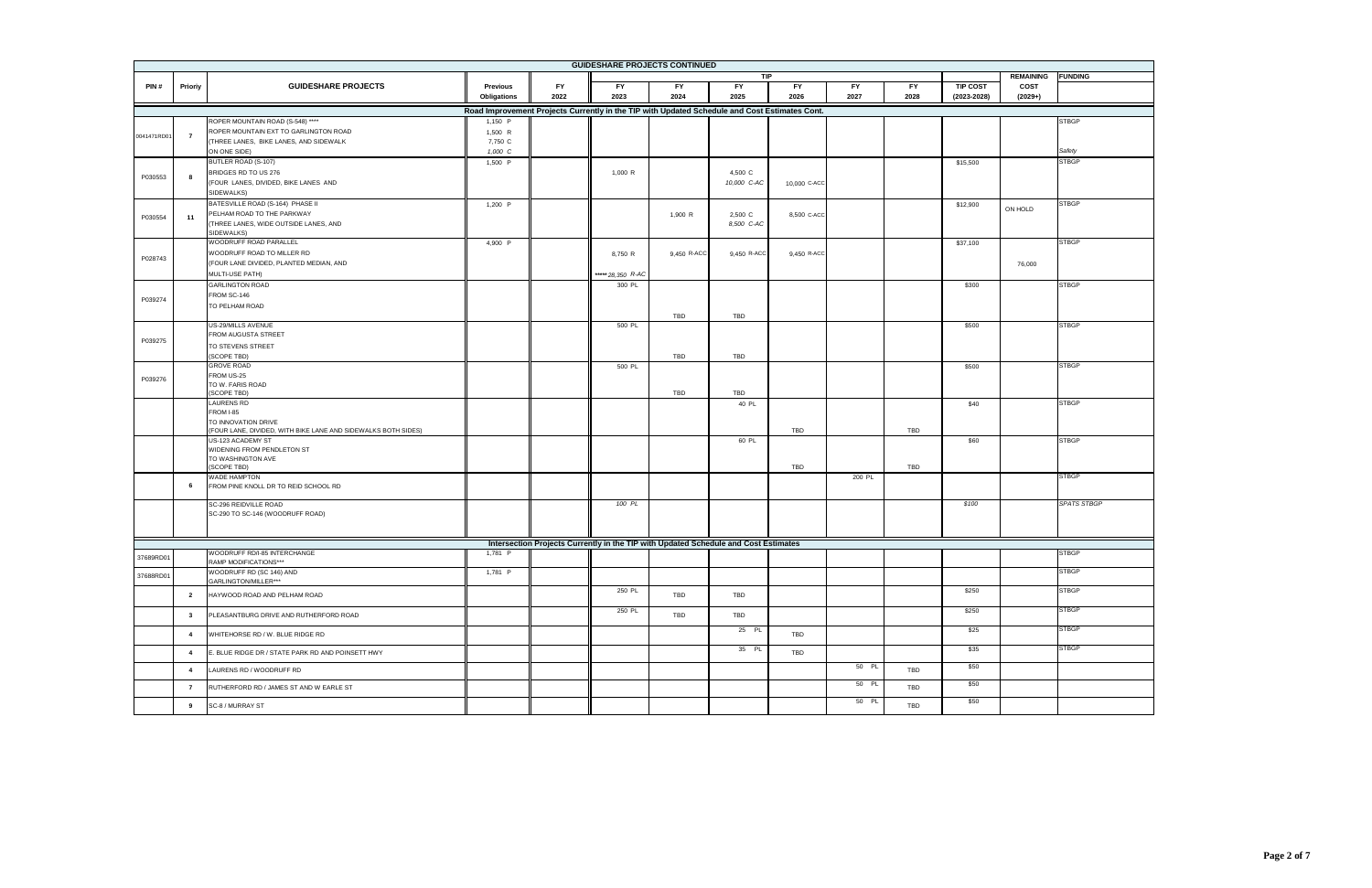|         |         |                                                   |                                                                                                          |           |              | <b>GUIDESHARE PROJECTS CONTINUED</b>                                                   |            |            |             |             |                 |                     |                |
|---------|---------|---------------------------------------------------|----------------------------------------------------------------------------------------------------------|-----------|--------------|----------------------------------------------------------------------------------------|------------|------------|-------------|-------------|-----------------|---------------------|----------------|
|         |         |                                                   |                                                                                                          |           |              |                                                                                        | <b>TIP</b> |            |             |             |                 | <b>REMAINING</b>    | <b>FUNDING</b> |
| PIN#    | Prioriy | <b>GUIDESHARE PROJECTS</b>                        | <b>Previous</b>                                                                                          | <b>FY</b> | <b>FY</b>    | <b>FY</b>                                                                              | <b>FY</b>  | <b>FY</b>  | <b>FY</b>   | <b>FY</b>   | <b>TIP COST</b> | COST                |                |
|         |         |                                                   | <b>Obligations</b>                                                                                       | 2022      | 2023         | 2024                                                                                   | 2025       | 2026       | 2027        | 2028        | $(2023 - 2028)$ | $(2029+)$           |                |
|         |         |                                                   | Bicycle and Pedestrian Projects Currently in the TIP with Updated Schedule and Cost Estimates            |           |              |                                                                                        |            |            |             |             |                 |                     |                |
|         |         | Mauldin Golden Strip Gateway                      |                                                                                                          |           | 150 PL       | <b>TBD</b>                                                                             | <b>TBD</b> |            |             |             | \$150           |                     | <b>STBGP</b>   |
|         |         | Clemson-Central Green Crescent Connector          |                                                                                                          |           |              | 150 PL                                                                                 | <b>TBD</b> | <b>TBD</b> |             |             | \$150           |                     | <b>STBGP</b>   |
|         |         | Augusta Street Area Bike Network                  |                                                                                                          |           |              | 200 PL                                                                                 | <b>TBD</b> | TBD        |             |             | \$200           |                     | <b>STBGP</b>   |
|         |         | City of Easley Doodle Trail Extension             |                                                                                                          |           |              | 150 PL                                                                                 | <b>TBD</b> | TBD        |             |             | \$150           |                     | <b>STBGP</b>   |
|         |         | City of Greer and Taylors Greenway                |                                                                                                          |           |              |                                                                                        | 25 PL      | TBD        |             |             | \$25            |                     | <b>STBGP</b>   |
|         |         | Travelers Rest Area Bike/Ped Network Expansion    |                                                                                                          |           |              |                                                                                        | 20 PL      | <b>TBD</b> |             |             | \$20            |                     | <b>STBGP</b>   |
|         |         |                                                   |                                                                                                          |           | 150          | 500                                                                                    | 45         |            |             |             | 695             |                     |                |
|         |         |                                                   |                                                                                                          |           |              | Transit Capital Projects Currently in the TIP with Updated Schedule and Cost Estimates |            |            |             |             |                 |                     |                |
|         |         | GTA - Greenlink Capital                           |                                                                                                          |           |              | 900                                                                                    | 900        | 900        | 900         | 900         | \$4,500         |                     | <b>STBGP</b>   |
|         |         | CAT - Clemson Area Transit Capital                |                                                                                                          |           |              | 900                                                                                    | 900        | 900        | 900         | 900         | \$4,500         |                     | <b>STBGP</b>   |
|         |         |                                                   |                                                                                                          |           |              |                                                                                        |            |            |             |             |                 |                     |                |
|         |         |                                                   |                                                                                                          |           | \$<br>$\sim$ | 1,800<br>s.                                                                            | 1,800      | 1,800      | 1,800<br>\$ | 1,800<br>\$ | 5,400           |                     |                |
|         |         |                                                   | Traffic Signal Retiming Corridors Projects Currently in the TIP with Updated Schedule and Cost Estimates |           |              |                                                                                        |            |            |             |             |                 |                     |                |
| P028935 |         | US 123, Easley                                    | 122                                                                                                      |           |              |                                                                                        |            |            |             |             |                 |                     | <b>STBGP</b>   |
| P028961 |         | Pelham Road, Greenville                           | 122                                                                                                      |           |              |                                                                                        |            |            |             |             |                 |                     | <b>STBGP</b>   |
|         |         | US 276 (Cherrydale), Greenville/Greenville County |                                                                                                          | 80        |              |                                                                                        |            |            |             |             |                 |                     | <b>STBGP</b>   |
| P029726 |         | Woodruff Road (Scuffletown), Greenville County    | 55                                                                                                       |           |              |                                                                                        |            |            |             |             |                 |                     | <b>STBGP</b>   |
| P033666 |         | SC 93, Clemson                                    | 50                                                                                                       |           |              |                                                                                        |            |            |             |             |                 |                     | <b>STBGP</b>   |
| P033665 |         | US 276 - West Butler Road, Mauldin                | 55                                                                                                       |           |              |                                                                                        |            |            |             |             |                 |                     | <b>STBGP</b>   |
|         |         | Fairview Road, Simpsonville                       |                                                                                                          | 90        |              |                                                                                        |            |            |             |             |                 |                     | <b>STBGP</b>   |
|         |         | East Butler Road, Mauldin                         |                                                                                                          | 70        |              |                                                                                        |            |            |             |             |                 |                     | <b>STBGP</b>   |
|         |         | Signal Retiming Allocation                        | 900                                                                                                      | 150       | 150          | 150                                                                                    | 150        | 900        | 900         | 900         | \$2,250         |                     |                |
|         |         | <b>Signal Retiming Balance</b>                    | 496                                                                                                      | 406       | 556          | 706                                                                                    | 856        | 1756       | 2656        | 3556        | 3556            | <b>UNDER BUDGET</b> |                |
|         |         | GUIDESHARE SUBTOTALS \$                           | 63,820                                                                                                   | - \$      | 13,700       | 13,650                                                                                 | 18,455     | 29,750     | 2,150       | 1.800       | \$79,505        |                     |                |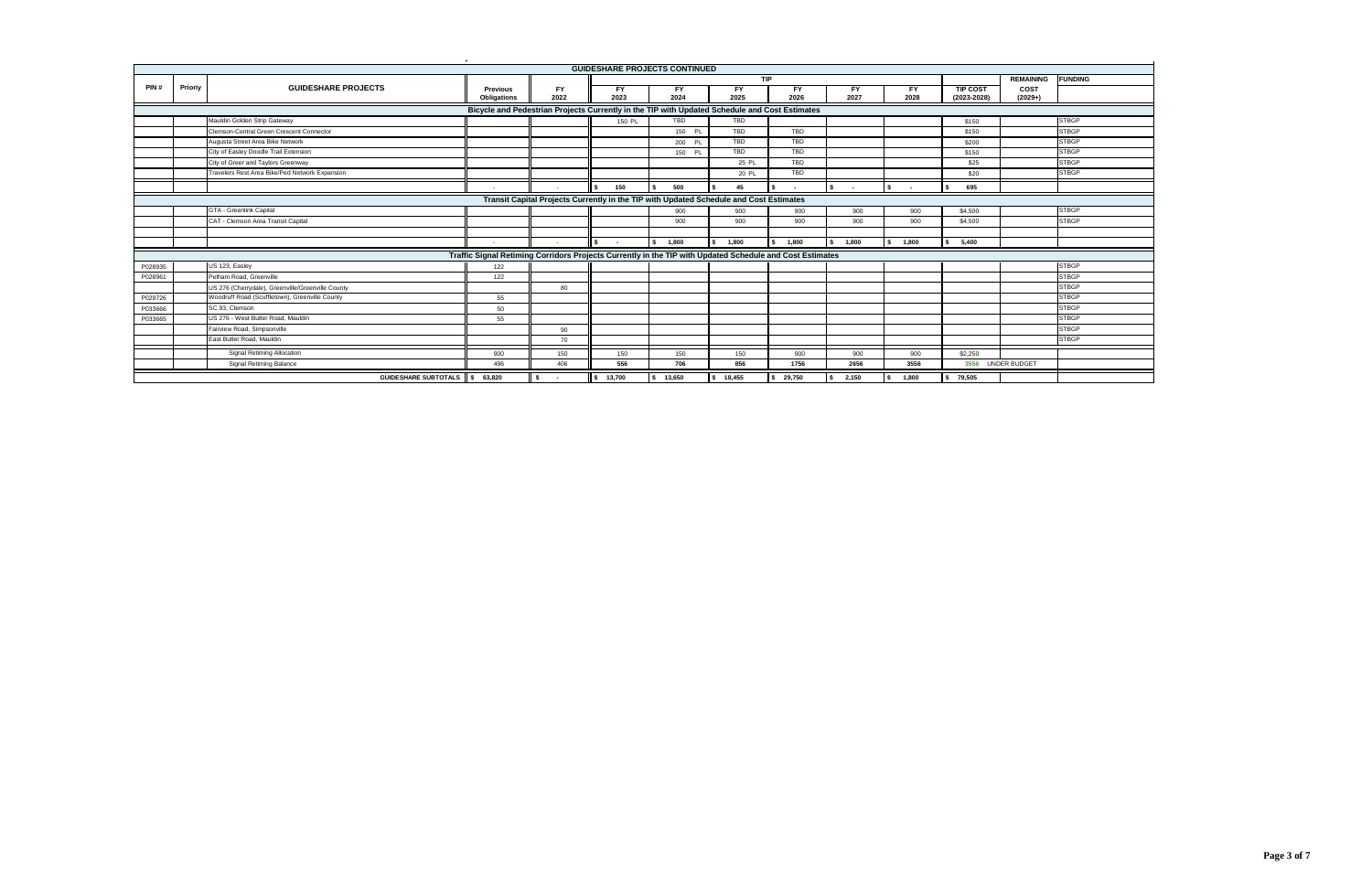|                    |                                                                                                                            |                            |                 |                | <b>NON-GUIDESHARE PROJECTS</b> |         |            |      |           |           |                  |                  |                                                |
|--------------------|----------------------------------------------------------------------------------------------------------------------------|----------------------------|-----------------|----------------|--------------------------------|---------|------------|------|-----------|-----------|------------------|------------------|------------------------------------------------|
|                    |                                                                                                                            |                            |                 |                |                                |         | <b>TIP</b> |      |           |           |                  | <b>REMAINING</b> | <b>FUNDING</b>                                 |
| PIN#               | <b>NON-GUIDESHARE PROJECTS</b>                                                                                             |                            | <b>Previous</b> | <b>FY</b>      | FY                             | FY      | FY.        | FY.  | FY.       | <b>FY</b> | <b>TIP COST</b>  | COST             |                                                |
|                    |                                                                                                                            |                            | Obligations     | 2022           | 2023                           | 2024    | 2025       | 2026 | 2027      | 2028      | $(2023 - 2028)$  | $(2029+)$        |                                                |
|                    | GREENVILLE COUNTY POINSETT CORRIDOR PEDESTRIAN AND LIGHTING                                                                |                            | 500             |                |                                |         |            |      |           |           |                  |                  | ARC<br>See TAP Section                         |
|                    |                                                                                                                            |                            | 1,245<br>2,255  |                |                                |         |            |      |           |           |                  |                  | Local/Greenville Co                            |
|                    | S-1136 (PERIMETER ROAD) RESURFACING/REHABILITATION                                                                         |                            | $1,241$ C       |                |                                |         |            |      |           |           |                  |                  | APPALACHIAN REG                                |
|                    |                                                                                                                            |                            | 299 C           |                |                                |         |            |      |           |           |                  |                  | APPALACHIAN REG.                               |
|                    | SC-93 AT CLAYTON ST - TOWN OF CENTRAL                                                                                      |                            | 365 P.R.C       |                |                                |         |            |      |           |           |                  |                  | Local                                          |
|                    | DOODLE TRAIL EXT & AMENITIES - CITY OF PICKENS                                                                             |                            | 100             |                |                                |         |            |      |           |           |                  |                  | RTP                                            |
|                    | MINERAL SPRING TRAIL - TOWN OF WILLIAMSTON                                                                                 |                            | 76              |                |                                |         |            |      |           |           |                  |                  | RTP                                            |
|                    |                                                                                                                            |                            | 250 P           | 30 R           | 220 C                          |         |            |      |           |           | \$440            |                  | ARC                                            |
| P038477            | CLEMSON BIKING & WALKING TRAIL - SEGMENT 2                                                                                 |                            | 250 P           | 30 R           | 220 C                          |         |            |      |           |           |                  |                  | Local                                          |
|                    |                                                                                                                            |                            | 1,000 P         | 250 R          |                                | 2,211 C |            |      |           |           | \$2,211          |                  | EARMARK                                        |
| P308375            | WEST GEORGIA ROAD (S-272) FROM NEELY FERRY ROAD TO FORK SHOALS                                                             |                            |                 | 692 C          |                                |         |            |      |           |           |                  |                  | LOCAL                                          |
|                    |                                                                                                                            |                            | 59 R            | 107 C          |                                |         |            |      |           |           |                  |                  | <b>ENHANCEMENT</b>                             |
| 42551              | <b>NOODSIDE STREETSCAPE</b>                                                                                                |                            |                 | 313 C          |                                |         |            |      |           |           |                  |                  | ARC                                            |
|                    |                                                                                                                            |                            |                 | 310 C          |                                |         |            |      |           |           |                  |                  | Local                                          |
| P28052000920       | PARALLEL SWAMP RABBIT TRAIL IN UNITY PARK                                                                                  |                            | 125 P,R,C       |                |                                |         |            |      |           |           |                  |                  | <b>SCRTP</b>                                   |
| P280520010         | GREEN CRESENT TRAIL, CLEMSON PARK LOOP                                                                                     |                            | 125 P.R.C       |                |                                |         |            |      |           |           |                  |                  | <b>SCRTP</b>                                   |
| 2805210092         | BOLICK/CANNON TRAIL - TOWN OF CENTRAL RECREATION DEPT                                                                      |                            | 125 P.R.C       |                |                                |         |            |      |           |           |                  |                  | <b>SCRTP</b>                                   |
| 2805210102         | THE PAVILION MINIATURE RAIL-TRAIL - GREENVILLE COUNTY PARKS AND REC                                                        |                            | 125 P.R.C       |                |                                |         |            |      |           |           |                  |                  | <b>SCRTP</b>                                   |
| P038033            | -85 SAFETY IMPROVEMENTS MM 30 TO MM 60                                                                                     |                            | 100 P           |                |                                |         |            |      |           |           |                  |                  |                                                |
|                    |                                                                                                                            |                            | 3,000 C         |                |                                |         |            |      |           |           |                  |                  | SAFETY/HSP                                     |
| P027845            | BRIDGE S-23-384 AT BRUSHY CREEK - GRVL                                                                                     | REPLACEMENT                | 1,014 P         |                | 3,286 R.C                      |         |            |      |           |           | \$3,286          |                  | <b>BRIDGE REPLACE</b>                          |
| P038260            | BRIDGE S-23-154 OVER HUFF CREEK - GRVL                                                                                     | REPLACEMENT                | 1,000 P         | 125 R          |                                | 4,325 C |            |      |           |           | \$4,325          |                  | <b>BRIDGE REPLACE</b>                          |
| P037701            | BRIDGE S-23-125 OVER SALUDA RIVER - GRVL                                                                                   | REPLACEMENT                | 1.191 P.R       | 3,063 C        |                                |         |            |      |           |           |                  |                  | <b>BRIDGE REPLACE</b>                          |
| P037398            | BRIDGE S-4-931 OVER BIG CREEK - ANDERSON                                                                                   | REPLACEMENT                | 600 P           |                |                                |         |            | 30 R | \$2,320 C |           | \$2,350          |                  | <b>BRIDGE REPLACE</b>                          |
| P037693            | BRIDGE S-39-140 OVER SHOAL CREEK - PKNS                                                                                    | REPLACEMENT                | 1,841 P,R,C     |                |                                |         |            |      |           |           |                  |                  | <b>BRIDGE REPLACE</b>                          |
| P037696            | BRIDGE S-39-250 OVER DODDIES CREEK - PKNS                                                                                  | REPLACEMENT                | 1,797 P.R.C     |                |                                |         |            |      |           |           |                  |                  | <b>BRIDGE REPLACE</b><br><b>BRIDGE REPLACE</b> |
| P041233<br>P041232 | BRIDGE US-123 SB OVER GEORGES CREEK - PKNS<br>BRIDGE US-124 OVER GEORGES CREEK -PKNS                                       | REPLACEMENT<br>REPLACEMENT |                 | 367 P<br>367 P |                                |         |            |      |           |           |                  |                  | <b>BRIDGE REPLACE</b>                          |
| P041231            | BRIDGE US-183 OVER TWELVE MILE CREEK -PKNS                                                                                 | REPLACEMENT                |                 | 367 P          |                                |         |            |      |           |           |                  |                  | BRIDGE REPLACE                                 |
| P041162            | BRIDGE S-23-310 OVER TRIBUTARY TO RICHLAND CREEK                                                                           | REPLACEMENT                |                 | 101 P          |                                |         |            |      |           |           |                  |                  | <b>BRIDGE REPLACE</b>                          |
| P041161            | BRIDGE S-23-102 OVER ARMSTRONG CREEK                                                                                       | REPLACEMENT                |                 | 101 P          |                                |         |            |      |           |           |                  |                  | <b>BRIDGE REPLACE</b>                          |
| P041163            | BRIDGE S-23-94 OVER TRIBUTARY TO ENOREE RIVER                                                                              | REPLACEMENT                |                 | 101 P          |                                |         |            |      |           |           |                  |                  | <b>BRIDGE REPLACE</b>                          |
| P041174            | BRIDGE S-23-149 (W FARRIS RD) OVER BRUSHY CREEK                                                                            | REPLACEMENT                |                 | 890 P          |                                |         |            |      |           |           |                  |                  | <b>BRIDGE REPLACE</b>                          |
| P038771<br>2022    | BRIDGE S-23-80 (S HUDSON ST) OVER REEDY RIVER<br>SC-124 OLD EASLEY HWY OVER SALUDA RIVER (GRVL)                            | REPLACEMENT                |                 | 890 P<br>41 P  |                                |         |            |      |           |           |                  |                  | <b>BRIDGE REPLACE</b><br>STATEWIDE PM          |
| 2022               | SC-418 OVER HUFF CREEK (GRVL)                                                                                              |                            |                 | 100 P          |                                |         |            |      |           |           |                  |                  | STATEWIDE PM                                   |
| 2022               | US-29 WADE HAMPTON BLVD OVER MTN CREEK (GRVL)                                                                              |                            |                 | 83 P           |                                |         |            |      |           |           |                  |                  | STATEWIDE PM                                   |
| 2022               | US-276 GREER HWY OVER MIDDLE SALUDA RIVER (GRVL)                                                                           |                            |                 | 62 P           |                                |         |            |      |           |           |                  |                  | STATEWIDE PM                                   |
| 2022               | SC-8 EASLEY HWY OVER US-29 (ANDERSON)                                                                                      |                            |                 | 41 P           |                                |         |            |      |           |           |                  |                  | STATEWIDE PM                                   |
| 2022               | SC-81 ANDERSON RD OVER SALUDA RIVER & S-4-143 (ANDERSON)                                                                   |                            |                 | 100 P          |                                |         |            |      |           |           |                  |                  | STATEWIDE PM                                   |
| 2022               | SC-146 N HWY OVER ENOREE RIVER (SPBG)<br>SC-135 DACUSVILLE HWY OVER SHOALS CREEK                                           |                            |                 | 100 P<br>45 P  |                                |         |            |      |           |           |                  |                  | STATEWIDE PM<br>STATEWIDE PM                   |
| 2022<br>P030817    | S-23-279 (Reid School Rd)                                                                                                  |                            | 1,675 R,C       |                |                                |         |            |      |           |           |                  |                  | SAFETY                                         |
|                    |                                                                                                                            |                            | 300 P           | 50 R           |                                |         |            |      |           |           |                  |                  | SAFETY                                         |
| P037191            | SC-146 Corridor (S-23-183 to S-23-654)                                                                                     |                            |                 | 1.600 C        |                                |         |            |      |           |           |                  |                  |                                                |
|                    | P037190 US-25 Corridor (I-85 to S-23-782)                                                                                  |                            | 2,350 P,R,C     |                |                                |         |            |      |           |           |                  |                  | SAFETY                                         |
| P039376            | Intersection Improvement S-83 (Old Grove Rd) / L-27 (Bracken Rd)                                                           |                            | 300 P.R         | 2,000 C        |                                |         |            |      |           |           |                  |                  | SAFETY                                         |
| P039380            | Intersection Improvement S-908 (Gap Creek Rd) / L-745 (Hampton Rd)                                                         |                            | 350 P,R         | 2,000 C        |                                |         |            |      |           |           |                  |                  | SAFETY                                         |
| P039384            | Intersection Improvement SC-135 (Dausville Hwy) / S-95 (Jameson Rd)                                                        |                            | 200 P           | 100 R          | 2,000 C                        |         |            |      |           |           | \$2,000          |                  | SAFETY                                         |
| P039386            | Intersection Improvement SC-81 (Anderson Rd) / S-23-327 (Old Dunham Bridge Rd)                                             |                            | 200 P           | 1,050 R,C      |                                |         |            |      |           |           |                  |                  | SAFETY                                         |
| P039387<br>P041029 | Intersection Improvement US-29 / S-4-96 (Welcome Rd)<br>Intersection Improvement SC-81 (Anderson Rd) / L-183 (McNeeley Rd) |                            | 250 P           | 100 R<br>150 P | 2,000 C<br>500 C               |         |            |      |           |           | \$2,000<br>\$500 |                  | SAFETY<br>SAFETY                               |
| P041033            | Intersection Improvement SC-81 (Anderson Rd) / L-912 (Cely Ln)                                                             |                            |                 | 150 P          | 500 C                          |         |            |      |           |           | \$500            |                  | SAFETY                                         |
| P041412            | Intersection Improvement SC-20 with S-23-260                                                                               |                            |                 |                | 150 P                          | 50 R    | 500 C      |      |           |           | \$700            |                  | SAFETY                                         |
| P041430            | Intersection Improvement SC-290 (Locust Hill) / S-23-173 (Tigerville Rd)                                                   |                            |                 | 200 P          | 75 R                           | 2,000 C |            |      |           |           | \$2,075          |                  | SAFETY                                         |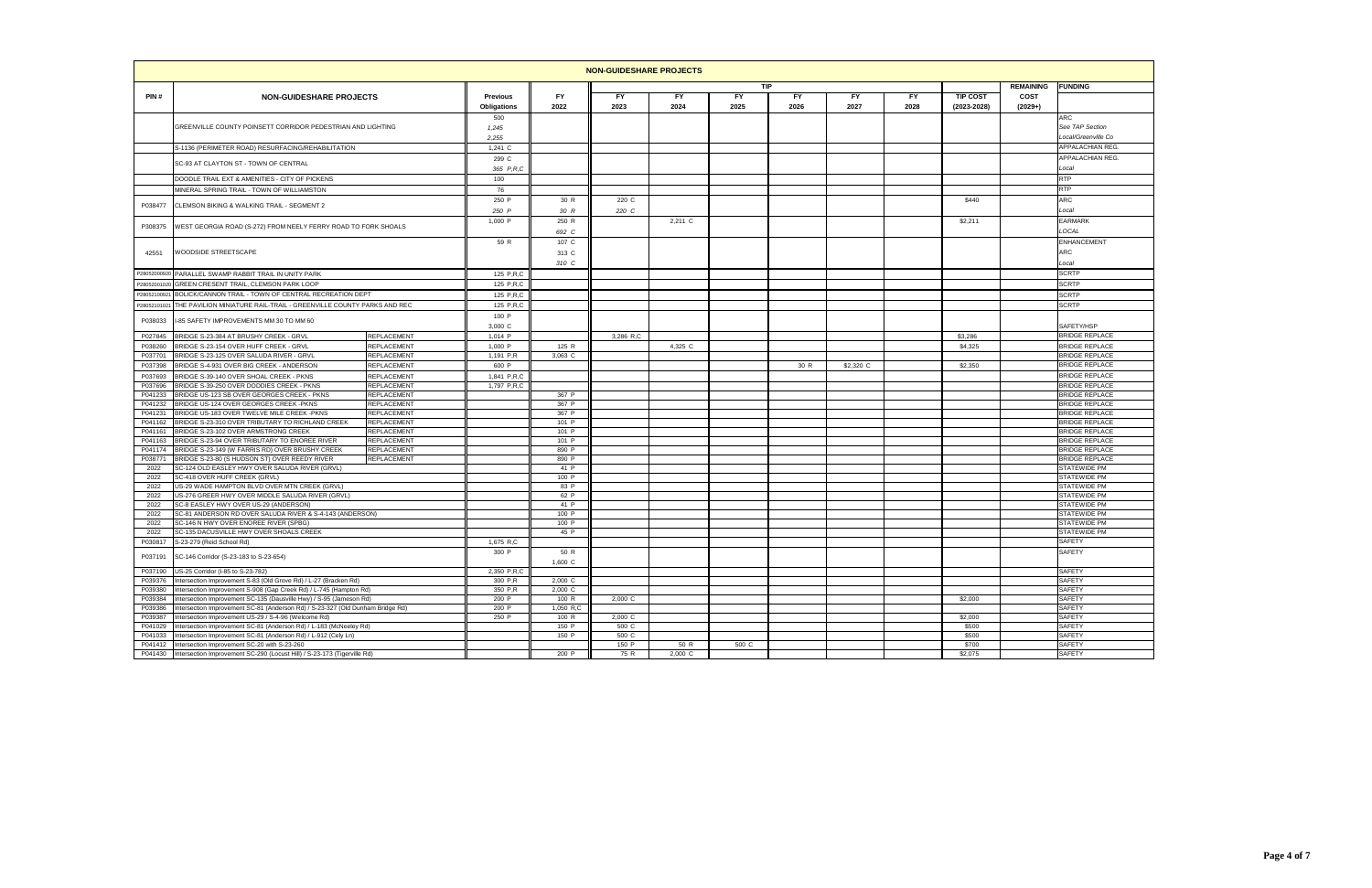|         | NON-GUIDESHARE PROJECTS CONTINUED                                                 |                 |           |       |           |       |                  |                |               |                        |           |               |  |  |
|---------|-----------------------------------------------------------------------------------|-----------------|-----------|-------|-----------|-------|------------------|----------------|---------------|------------------------|-----------|---------------|--|--|
|         |                                                                                   |                 |           |       |           |       | <b>REMAINING</b> | <b>FUNDING</b> |               |                        |           |               |  |  |
| PIN#    | <b>NON-GUIDESHARE PROJECTS</b>                                                    | <b>Previous</b> | <b>FY</b> | FY    | FY        | FY    |                  |                | FY            | <b>TIP COST</b>        | COST      |               |  |  |
|         |                                                                                   | Obligations     | 2022      | 2023  | 2024      | 2025  | 2026             | 2027           | 2028          | $(2023 - 2028)$        | $(2029+)$ |               |  |  |
|         | P041416 Operational Improvement US-276 with S-3                                   |                 |           | 150 P | 50 R      | 500 C |                  |                |               | \$700                  |           | <b>SAFETY</b> |  |  |
|         | P041418 Operational Improvement US-123 with SC-124                                |                 |           | 150 P | 50 R      | 500 C |                  |                |               | \$700                  |           | <b>SAFETY</b> |  |  |
|         | P041419 Operational Improvement SC-81 with S-23-149                               |                 |           | 150 P | 50 R      | 500 C |                  |                |               | \$700                  |           | <b>SAFETY</b> |  |  |
|         | P041423 Operational Improvement S-540 with L-1969                                 |                 |           | 150 P | 50 R      | 500 C |                  |                |               | \$700                  |           | <b>SAFETY</b> |  |  |
|         | P041052 Intersection Improvement SC-183 (Farris Bridge Rd) / S-39-55 (Ireland Rd) |                 | 200 P     | 50 R  | 1,500 C   |       |                  |                |               | \$1,550                |           | <b>SAFETY</b> |  |  |
|         | P041055 Intersection Improvement US-25 / US-25 Conn                               |                 | 250 P     | 100 R | 1,500 C   |       |                  |                |               | \$1,600                |           |               |  |  |
|         | P037888 SC-183 to MP 4.2 to 6 (Cedar Lane Rd)                                     | 250 P           |           | 50 R  | 2,000 C   |       |                  |                |               | \$2,050                |           | <b>SAFETY</b> |  |  |
| P037885 | RSA US-29                                                                         | 500 P           |           | 50 R  | 4,000 C   |       |                  |                |               | \$4,050                |           | <b>SAFETY</b> |  |  |
|         | P030236 SC-291 N Pleasantburg Dr and White Oak Dr                                 | 150 C           |           |       |           |       |                  |                |               |                        |           | <b>SAFETY</b> |  |  |
|         | US-29 CORRIDOR SIGNAL RETIMING                                                    | 3.000           |           |       |           |       |                  |                |               |                        |           | NHS/IM        |  |  |
|         |                                                                                   | 65,720 P.R.C    |           |       |           |       |                  |                | 10,000 C      | \$10,000               |           | NHS/IM        |  |  |
|         | P027368 I-85 (WIDENING FROM NEAR SC153 (EXIT 40) TO NEAR SC-85 (EXIT 69)          |                 |           |       |           |       |                  |                | 714,500 AC    | \$714,500              |           |               |  |  |
|         |                                                                                   |                 |           |       |           |       |                  |                | \$704,500 ACC | \$704,500              |           |               |  |  |
| 0038111 |                                                                                   | 12,000 P        |           |       |           |       |                  |                |               | <b>Fully Obligated</b> |           | NHS/IN        |  |  |
|         | I-85 @ I-385 (EXIT 51)                                                            | 270,000 C       |           |       |           |       |                  |                |               |                        |           | <b>SIB</b>    |  |  |
|         |                                                                                   | 1,200 P         |           |       |           |       |                  |                |               |                        |           | NHS/IM        |  |  |
| P038111 | I-85 @ Rocky Creek Bridge                                                         | 44,000 C        |           |       |           |       |                  |                |               |                        |           |               |  |  |
|         | <b>EXEMPT SUBTOTAL</b>                                                            | \$417,012       | \$ 15,490 | 9,581 | \$ 17,786 |       | 30               | 2,320<br>IS.   | \$714,500     | \$744,217              |           |               |  |  |

**\* - Funding amounts are shown for full rehab packages, which include segments outside of GPATS, not shown.**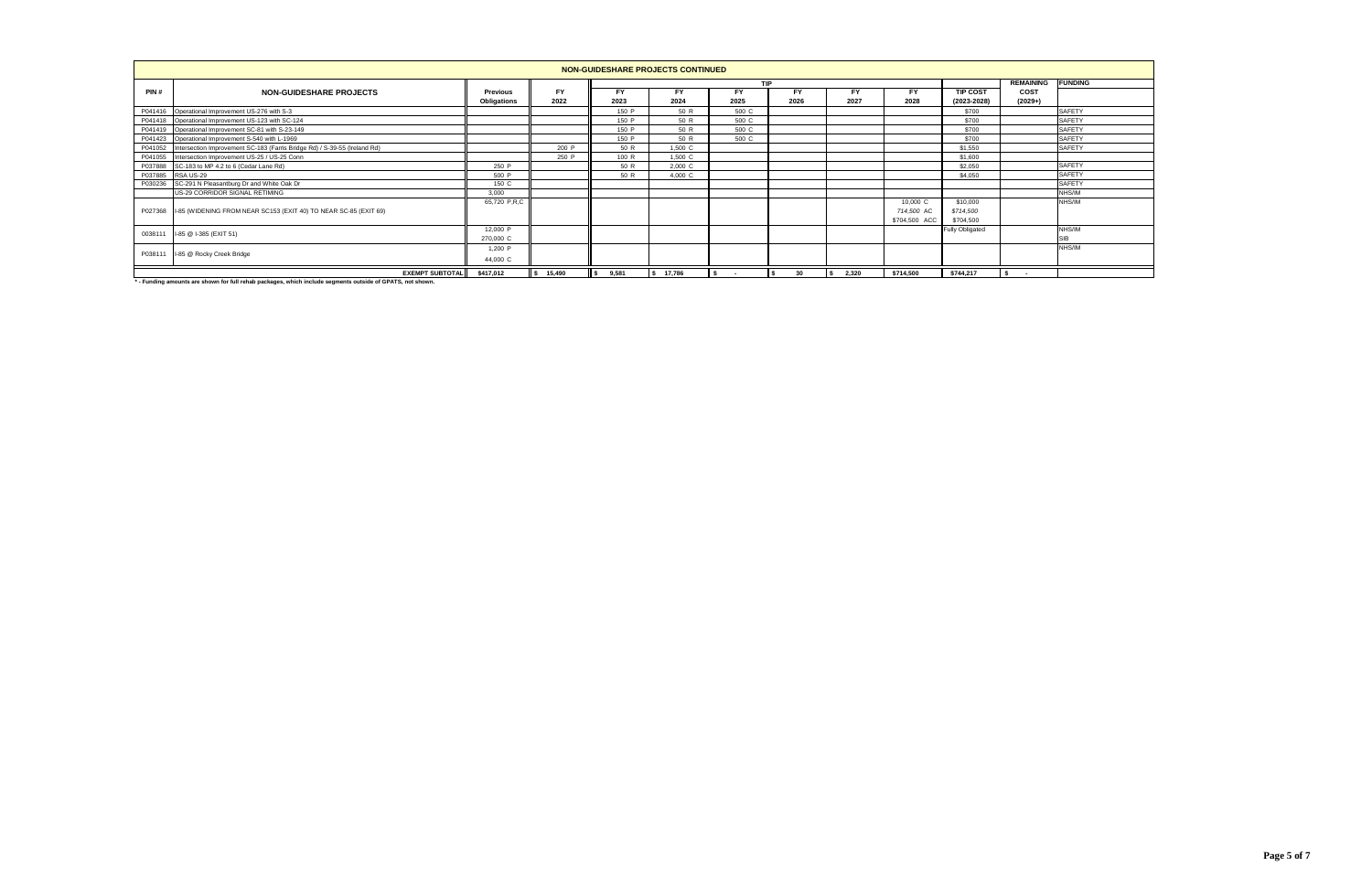|           |                                                                                                                                                                    |                |                 |                   | <b>Transit Projects</b> |            |                 |                   |               |              |                           |           |           |                               |
|-----------|--------------------------------------------------------------------------------------------------------------------------------------------------------------------|----------------|-----------------|-------------------|-------------------------|------------|-----------------|-------------------|---------------|--------------|---------------------------|-----------|-----------|-------------------------------|
|           |                                                                                                                                                                    |                |                 |                   |                         |            |                 | <b>Current FY</b> |               |              | <b>TIP (Extrapolated)</b> |           |           | <b>FUNDING</b>                |
| PIN#      | <b>FEDERAL TRANSIT</b>                                                                                                                                             | <b>FY</b>      | <b>FY</b>       | <b>FY</b>         | <b>FY</b>               | <b>FY</b>  | <b>SUMMARY</b>  | <b>FY</b>         | <b>FY</b>     | <b>FY</b>    | <b>FY</b>                 | <b>FY</b> | <b>FY</b> |                               |
|           | <b>ADMINISTRATION</b>                                                                                                                                              | 2018           | 2019            | 2020              | 2021                    | 2022       | 2022*           | 2023              | 2024          | 2025         | 2026                      | 2027      | 2028      |                               |
|           | GREENVILLE URBANIZED AREA                                                                                                                                          | 3,311          | 3,354           | 3,431             | 3,483                   | 4,472      | 18,052          | 4,472             | 4,472         | 4,472        | 4,472                     | 4,472     | 4,472     | <b>FTA SECTION</b>            |
|           | CA)                                                                                                                                                                |                |                 |                   |                         |            |                 |                   |               |              |                           |           |           | 5307 & 5340                   |
|           | Greenville Transit Authority                                                                                                                                       | 2,424          | 2,323           | 2,314             | 2,294                   | 2,921      | 9,354           | 2,921             | 2,921         | 2,921        | 2,921                     | 2,921     | 2,921     |                               |
|           | Capital                                                                                                                                                            | 461            | 42<br>1,580     | 627               | 341                     |            | 844             |                   |               |              |                           |           |           |                               |
|           | Operating<br>Enhancements/Improvements                                                                                                                             | 509            |                 |                   | 609                     |            | 3,325           |                   |               |              |                           |           |           |                               |
|           | ADA                                                                                                                                                                | 242            |                 |                   | 229                     |            | 472             |                   |               |              |                           |           |           |                               |
|           | <b>Planning Administration</b>                                                                                                                                     |                | 232             | 231               |                         |            | 464             |                   |               |              |                           |           |           |                               |
|           | Preventative Maintenance                                                                                                                                           | 1,212          | 468             | 1,456             | 1,114                   |            | 4,250           |                   |               |              |                           |           |           |                               |
|           | Clemson Area Transit                                                                                                                                               | 888            | 1,032           | 1,117             | 1,190                   | 1,551      | 5,776           | 1,551             | 1,551         | 1,551        | 1,551                     | 1,551     | 1,551     |                               |
|           | Capital                                                                                                                                                            |                | $\overline{0}$  |                   |                         |            |                 |                   |               |              |                           |           |           |                               |
|           | Operating                                                                                                                                                          | 395            | 613             | 380               | 476                     | 837        | 2,701           |                   |               |              |                           |           |           |                               |
|           | Enhancements/Improvements<br>ADA                                                                                                                                   |                |                 |                   |                         |            |                 |                   |               |              |                           |           |           |                               |
|           | Planning Administration/Security                                                                                                                                   | - 9            | 10 <sup>1</sup> | 11                | 12                      | 12         | 54              |                   |               |              |                           |           |           |                               |
|           | Preventative Maintenance                                                                                                                                           | 483            | 409             | 726               | 702                     | 702        | 3,021           |                   |               |              |                           |           |           |                               |
|           | GREENVILLE URBANIZED AREA                                                                                                                                          | 160            | 160             | 160               | 160                     | 160        | 800             |                   |               |              |                           |           |           | FTA SECTION                   |
|           | PI 1                                                                                                                                                               |                |                 |                   |                         |            |                 |                   |               |              |                           |           |           | 303                           |
|           | MAULDIN-SIMPSONVILLE                                                                                                                                               | 1,593          | 1,614           | 1,647             | 1,931                   | 2,666      | 9,451           | 875               |               |              |                           |           |           | <b>FTA SECTION</b>            |
|           | JRBANIZED AREA (CA)                                                                                                                                                |                |                 |                   |                         |            |                 |                   |               |              |                           |           |           | 5307                          |
|           | MAULDIN-SIMPSONVILLE                                                                                                                                               |                |                 |                   |                         |            |                 |                   |               |              |                           |           |           | FTA SECTION                   |
|           | <b>JRBANIZED AREA (PL)</b>                                                                                                                                         |                |                 |                   |                         |            |                 |                   |               |              |                           |           |           | 303                           |
|           | GREENVILLE - ELDERLY AND DISABLED                                                                                                                                  | 349            | 386             | 402               | 408                     | 583        | 2,128           | 356               |               |              |                           |           |           | FTA SECTION                   |
|           | TRANSIT PROGRAM (CA)                                                                                                                                               |                |                 |                   |                         |            |                 |                   |               |              |                           |           |           | 5310                          |
|           | -- Senior Solutions                                                                                                                                                |                |                 |                   |                         |            |                 |                   |               |              |                           |           |           |                               |
|           | -- Turning Point of SC                                                                                                                                             |                |                 |                   |                         |            |                 |                   |               |              |                           |           |           |                               |
|           | -- Turning Point of SC A                                                                                                                                           |                |                 |                   |                         |            |                 |                   |               |              |                           |           |           |                               |
|           | -- Turning Point of SC B<br>-- Senior Solutions                                                                                                                    |                |                 |                   |                         |            |                 |                   |               |              |                           |           |           |                               |
|           | -- Turning Point of SC                                                                                                                                             |                |                 |                   |                         |            |                 |                   |               |              |                           |           |           |                               |
|           | -- Senior Solutions                                                                                                                                                |                | 253             |                   |                         |            | 253             |                   |               |              |                           |           |           |                               |
|           | <b>GREENVILLE - BUS AND BUS FACILITIES</b>                                                                                                                         | 398            | 364             | 380               | 356                     | 341        | 1,838           | 277               |               |              |                           |           |           | <b>FTA SECTION</b>            |
|           | PROGRAM (CA)                                                                                                                                                       |                |                 |                   |                         |            |                 |                   |               |              |                           |           |           | 5339                          |
|           | -- GTA Capital Purchase                                                                                                                                            | 291            | 252             | 256               | 234                     | 223        | 1,256           | 197               |               |              |                           |           |           |                               |
|           | -- CAT Capital Purchase                                                                                                                                            | 107            | 112             | 123               | 122                     | 118        | 582             | 80                |               |              |                           |           |           |                               |
|           | -- CAT Low/No Grant                                                                                                                                                |                |                 |                   |                         |            |                 |                   |               |              |                           |           |           | 5339(c)                       |
|           | -- GTA Low/No Grant<br>GTA TRANSIT NEW MAINTENANCE FACILITY PROJECT GRANT                                                                                          | 11,000         |                 | 5,277             |                         |            | 5,277<br>11,000 |                   |               |              |                           |           |           | 5339(c)<br>5339(b)            |
|           | STATE MASS TRANSIT FUNDING                                                                                                                                         | 546            | 505             | 405               | 511                     | 520        | 2,487           | 342               |               |              |                           |           |           | <b>SMTF</b>                   |
|           | <b>GTA SMTF</b><br>$\overline{\phantom{a}}$                                                                                                                        | 447            | 400             | 316               | 399                     | 407        | 1,969           | 243               |               |              |                           |           |           |                               |
|           | CAT SMTF<br>$\sim$                                                                                                                                                 | 99             | 105             | 89                | 112                     | 113        | 518             | 99                |               |              |                           |           |           |                               |
|           | SCDOT Vehicle Replacement Initiative                                                                                                                               |                |                 |                   |                         |            |                 |                   |               |              |                           |           |           | FTA SECTION                   |
|           | -- GTA Capital Purchase                                                                                                                                            |                |                 |                   |                         |            |                 |                   |               |              |                           |           |           | 5307                          |
|           |                                                                                                                                                                    | __________     | _______         | _________         | -------------------     |            |                 | .                 |               |              |                           |           |           | SMTF                          |
|           | -- CAT Capital Purchase                                                                                                                                            |                |                 |                   |                         |            |                 |                   |               |              |                           |           |           | 5307                          |
|           |                                                                                                                                                                    |                |                 |                   |                         |            |                 |                   |               |              |                           |           |           | <b>SMTF</b>                   |
|           | <b>CARES ACT</b><br>$-$ GTA                                                                                                                                        |                |                 | 14,382            |                         |            | 14,382          |                   |               |              |                           |           |           | FEDERAL CARES ACT             |
|           | Greenville UZA                                                                                                                                                     |                |                 | 6,552             |                         |            | 6,552           |                   |               |              |                           |           |           |                               |
|           |                                                                                                                                                                    |                |                 | $\frac{4,669}{2}$ |                         |            | $-4,669$        |                   |               |              |                           |           |           |                               |
| --------- | $-$ CAT                                                                                                                                                            | -------------- | ------------    |                   | -------------           | . <u>.</u> |                 | ____________      | ------------- | ____________ | .                         |           |           |                               |
|           | Greenville UZA                                                                                                                                                     |                |                 | 3,161             |                         |            | 3,161           |                   |               |              |                           |           |           |                               |
|           | AMERICAN RESCUE PLAN ACT 21                                                                                                                                        |                |                 |                   | 533                     |            | 533             |                   |               |              |                           |           |           | ARP ACT - 5307                |
|           | $-$ GTA                                                                                                                                                            |                |                 |                   |                         |            |                 |                   |               |              |                           |           |           |                               |
|           | Greenville UZA<br>-- CAT                                                                                                                                           |                |                 |                   | 351                     |            | 351             |                   |               |              |                           |           |           |                               |
|           |                                                                                                                                                                    |                |                 |                   |                         |            |                 |                   |               |              |                           |           |           |                               |
|           | Greenville UZA                                                                                                                                                     |                |                 |                   | 182                     |            | 182             |                   |               |              |                           |           |           |                               |
|           | Coronavirus Response and Relief Supplemental Appropriations ACT                                                                                                    |                |                 |                   | 70                      |            | 70              |                   |               |              |                           |           |           | CRRSAA-5310<br>ARP ACT - 5310 |
|           | AMERICAN RESCUE PLAN ACT 21<br>GREENLINK - HUMAN TRAFFICKING GRANT                                                                                                 |                | 21              |                   | 70                      |            | 70<br>21        |                   |               |              |                           |           |           | <b>FTA</b>                    |
|           | CA4I/SCDDSN - Mobility for All Grant                                                                                                                               |                |                 | 326               |                         |            | 326             |                   |               |              |                           |           |           | <b>FTA</b>                    |
|           | <b>FTA SUBTOTAL</b>                                                                                                                                                | 6,357          | 6,404           | 26,411            | 7,521                   | 8,742      | 52,515          | 6,322             | 4,472         | 4,472        | 4,472                     | 4,472     |           |                               |
|           | * FV 2022 funds are a summation of FV2018-2022. This is to comply with the FV2021-2026 STIP. Please refer to the previous years to reference the allocation amount |                |                 |                   |                         |            |                 |                   |               |              |                           |           |           |                               |

ds are a summation of FY2018-2022. This is to comply with the FY2021-2026 STIP. Please refer to the previous years to reference the allocati